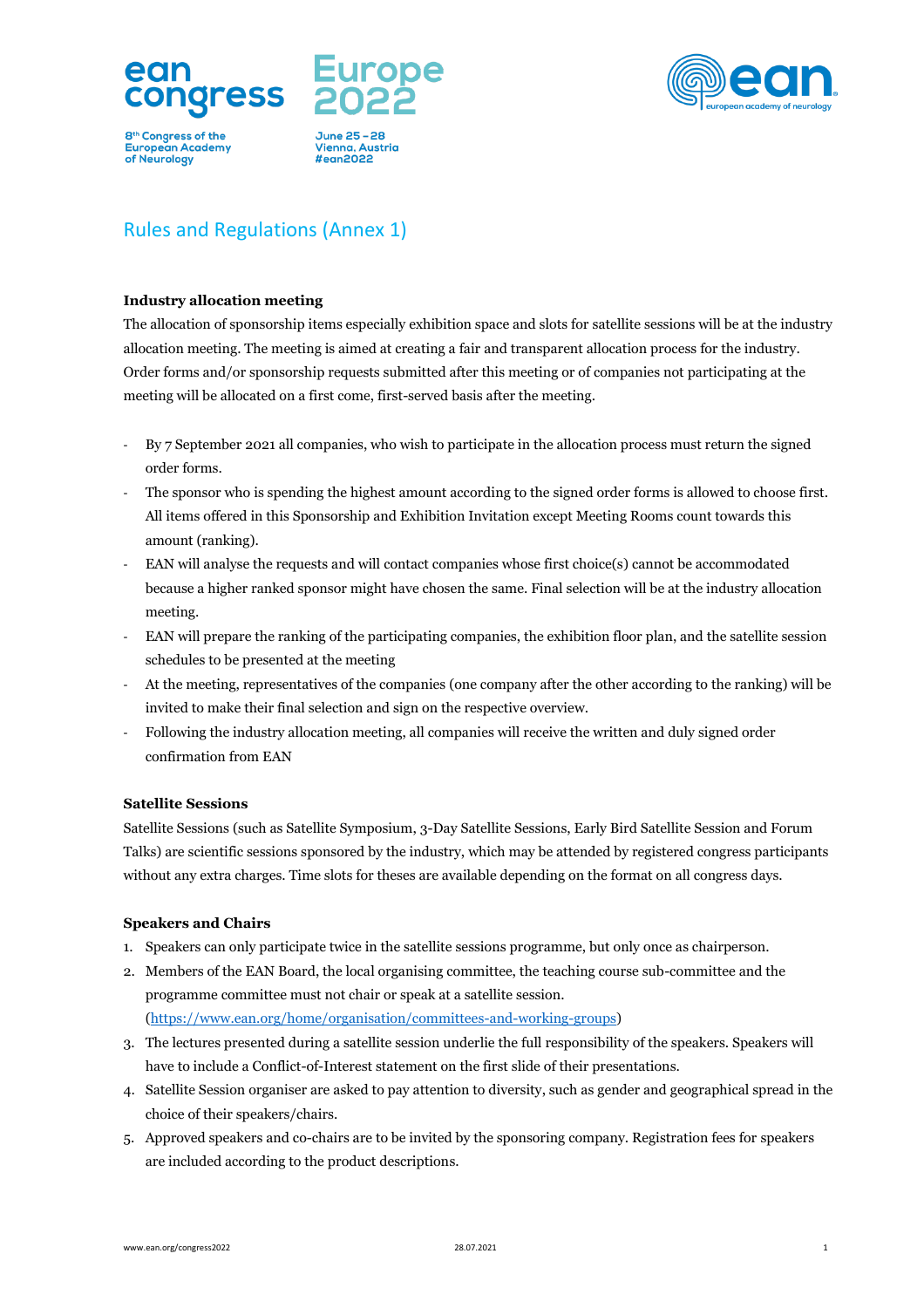

June 25 - 28 Vienna, Austria #ean2022



## **Programme**

- 1. Satellite Sessions are part of the official scientific programme but organised by a sponsoring company.
- 2. The organisers must submit the preliminary programme (**including title, speakers, and lectures**) until the deadline **16th February 2022** to the Programme Committee for quality approval of the scientific content. In order to avoid duplication of content and speakers within the main congress programme (symposia, educational sessions, focused workshops), companies are asked to carefully review the congress programme on the website.
- 3. Approved satellite sessions will be mentioned as such in the programme and the virtual congress platform. Changes in the topic are unacceptable after booking. Changes in the programme must be submitted no later than **3rd May 2022**.
- 4. Satellite session programmes must not include any product names or product information. No commercial names may appear in the titles of the satellite sessions or in the titles of the individual presentations and lectures.

## **Publications / Promotion**

- 1. All publications and printed material issued in association with the satellite sessions (also post-congress publications; in print and electronic) must be submitted to the Programme Committee for approval and must mention: "Satellite Symposium, 3-Day Satellite Sessions, Early Bird Satellite Session or Forum Talk at the 8th Congress of the European Academy of Neurology". The sponsor is responsible for involving his chairpersons and speakers in development of such printed materials and must have their approval prior to printing and distribution. Promotional material can be distributed at the sponsor's exhibition booth and at the entrance of the satellite session hall 15 minutes before the start. Beyond that, no distribution of material is allowed in and around the congress centre.
- 2. Material related to satellite sessions **must not** contain any product information.
- 3. The congress logo may be used on invitations
- 4. Abstracts are not published in the official abstract supplement. Organisers are however free to publish their own satellite session supplements. Satellite session organisers may publish their abstracts as a supplement to the *European Journal of Neurology*: please contact Silvana Losito: [slosito@wiley.com.](mailto:slosito@wiley.com)

## **Technical Equipment**

Technical equipment of session rooms must be used, and additional services and equipment must be ordered through EAN suppliers at own expenses. No other AV companies are allowed without prior notice of EAN. Additional costs occurring for EAN suppliers due to use of other companies must be covered by the sponsor. **EAN strongly recommends using the presentation management system of EAN**.

## **Satellite Sessions Miscellaneous**

- 1. A small onsite reception (before or at the end of a satellite session except forum talks) or lunch boxes may be offered by the sponsor. No other activities are allowed.
- 2. 15 minutes' time for set-up and clean-up will be allocated to every satellite session organiser (except forum talks). Any extra cleaning cost arising from catering ordered by the organiser is the responsibility of the organiser.
- 3. EAN will only cooperate with the official agency chosen and announced by the sponsoring company for the logistics of the satellite session. These companies must abide by the rules and regulations.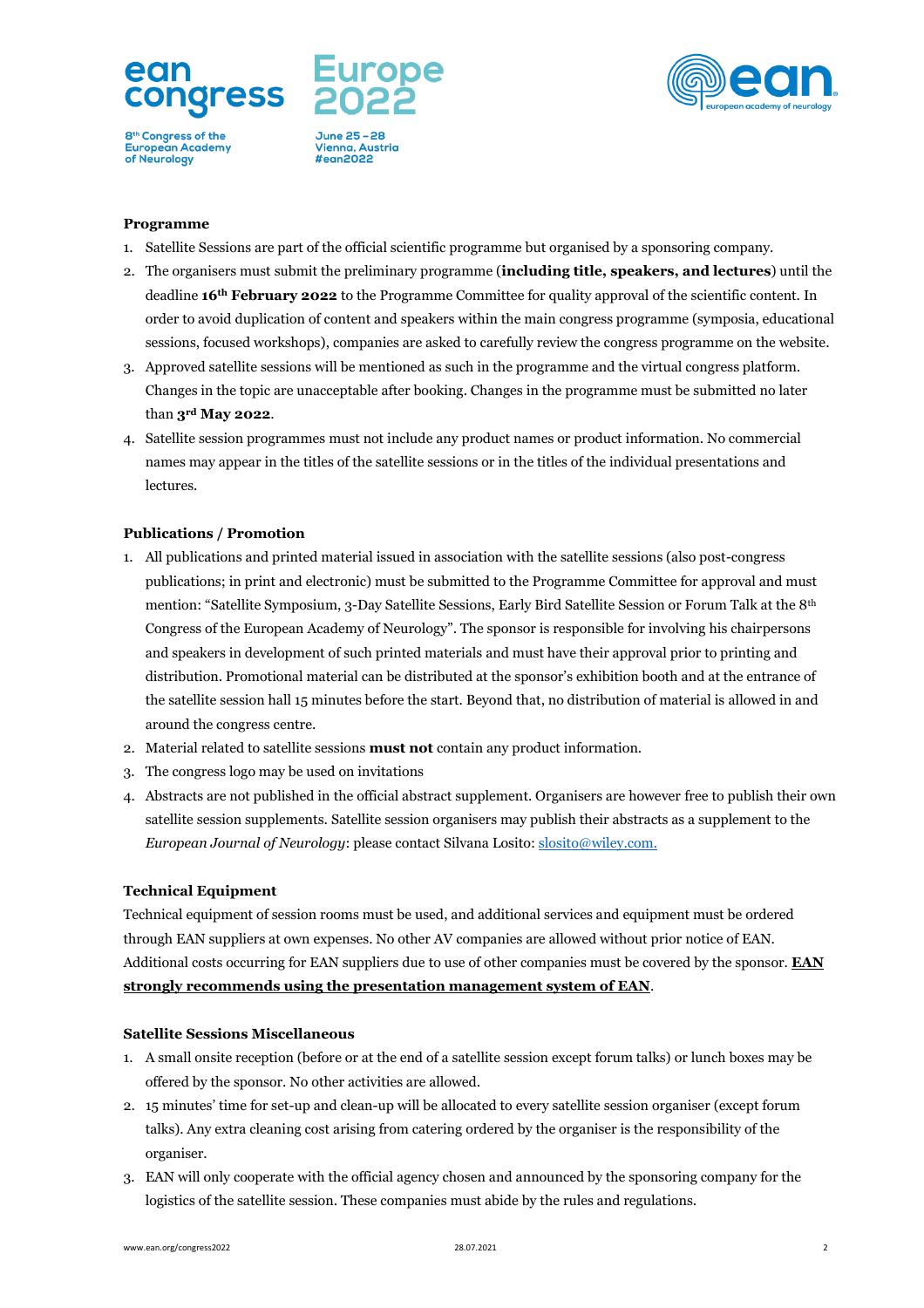

June 25 - 28 Vienna, Austria #ean2022



## **Exhibition and Sponsorship - Booth Activity and Promotional Regulations**

- 1. The main activity of any exhibition booth should be the presentation of the exhibiting company and/or its products or services.
- 2. Companies may organise booth activities in line with the information they have to communicate. Booth activities should be focused on the product and scientific information. Companies should ensure that the perception of the activity is above all the transfer of knowledge.
- 3. All booth activities are subject to review by the Programme Committee. The Programme Committee does not accept activities that feature non-scientific gimmicks. Approval requests have to be sent in writing to the organisers at least 2 months before the congress.
- 4. Promotional activities within the exhibition surface are allowed if they do not interfere with the running of the conference (i.e., must not be in parallel to the scientific morning and afternoon sessions) nor disturb your fellow exhibitors. Any activities such as "meet the experts" or other presentations must be approved by the organiser.
- 5. The projection of films and slides, the production of music and/or sound as well as the use of lighting, computer monitors, and television screens is acceptable within the booth space as long as no disturbance is caused. Talks and presentations are only allowed with headphones and audience must be seated. Sound and lighting effects must be contained within each booth area.
- 6. If EAN judges that a disturbance is being caused, the exhibitor is to halt the activity immediately. If this is not done, EAN reserves the right to make the necessary arrangements at the expense of the exhibitor.
- 7. These rules are analogously also effective for the industry network area within the EAN Virtual Congress.

#### **Meeting rooms**

- 1. Rooms may be hired for staff briefings, for meetings with associated professionals, such as speakers/ investigators, and for small, closed meetings.
- 2. Companies may offer light refreshments to those attending such meetings.
- 3. Activities such as 'Meet the Professor' or 'Meet the expert'-type events, scientific presentations, educational events, or any similar activity that would detract from the EAN scientific programme or compete with other approved sponsored activities, are expressly forbidden in these rooms.
- 4. Please note that commercial and/or product presentations are not allowed.
- 5. The meetings must be invitation-only, with a maximum of 20 attendees depending on room size.
- 6. The meetings must not be promoted in any form prior to or during the Congress.
- 7. One rollup with logo and meeting room number in front of the room is allowed.

#### **Scientific Business Suites**

Scientific Business Suites are closed rooms and may not be used to exhibit or promote company's products or to organize activities, such as media briefings, press conferences, Satellite Symposia, or other sessions.

## **Industry - Social Events – Networking**

Companies / sponsors / exhibitors are prohibited to stage their own events – neither inside nor outside the congress venue – parallel to the EAN scientific and networking programme without prior approval.